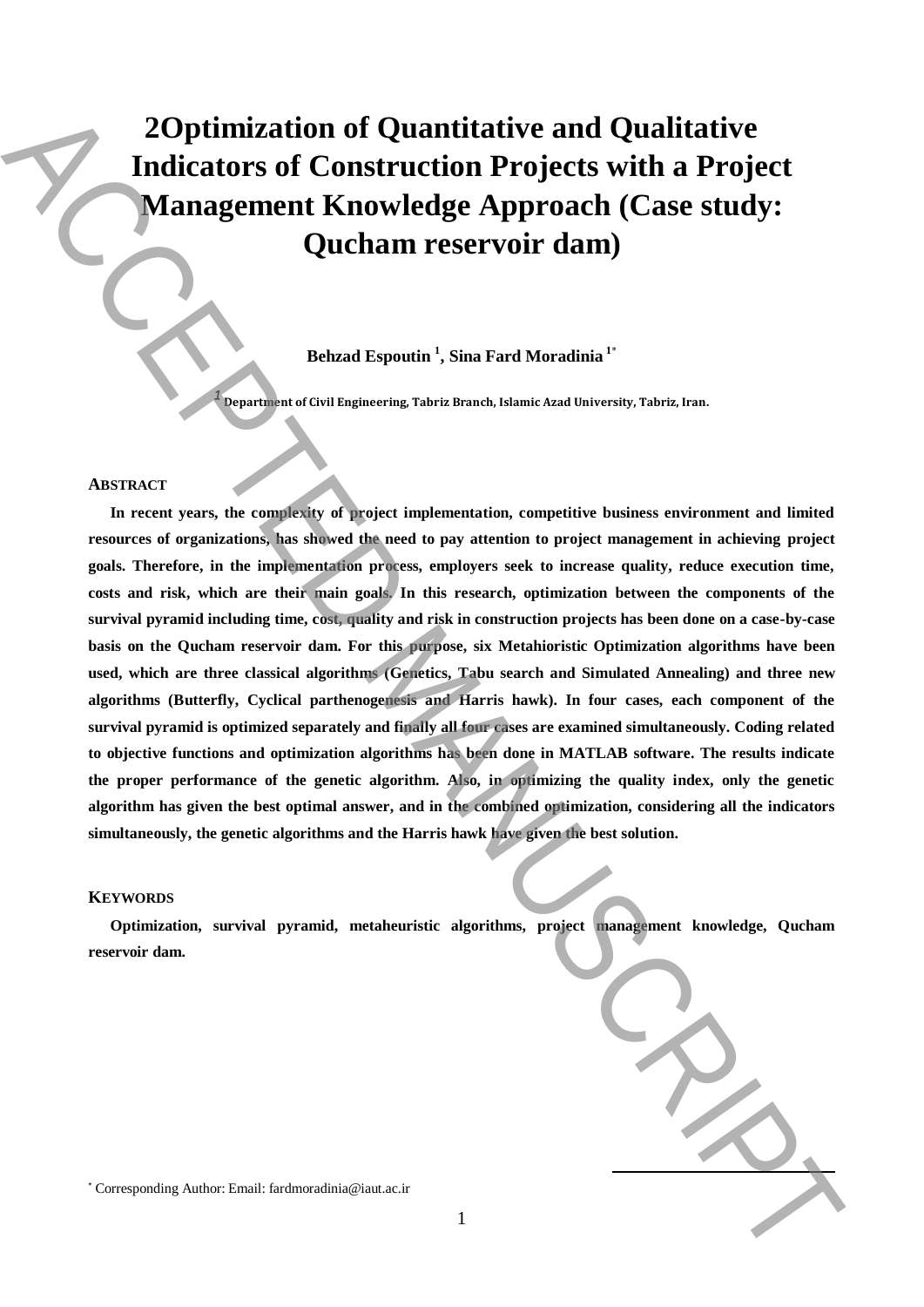## 1.**1.Introduction**

Optimization means balancing time, cost, quality and risk to create the best level of satisfaction for customers and end users and to obtain the most optimal level of value for each organization. Reducing risk, cost and execution time as well as increasing its quality are different goals of managers that do not align with each other and it is the duty of management accountant to help production engineers solve the problem of time, cost, risk and quality balance in investment plans and construction projects. In recent years, the complexity of project implementation, competitive business environment and limited resources of organizations highlighted the need to pay attention to project management in achieving project goals. Therefore, with the advancement of science, the existence of metaheuristic optimization algorithms to present new models in line with this goal is fruitful. Various researches have been done on optimization between time and price or time, cost and quality. Abdullahi and Khozin used a genetic algorithm to optimize the components of the survival pyramid, including time, quality and risk in construction projects and investment projects, in order to balance time, cost, quality and risk [1]. Hisham et al., attempted to optimize time and cost through learning Curve Analysis of all personnel and their number and with the aim of estimating project duration, optimizing project time and cost, the effect of optimal number of personnel and the effect of optimal personnel training and the effect of activities on another [2]. Most of the researches have used one or at most two methods to investigate the optimization problem, but the innovative aspect of this paper is due to the fact that six metaheuristic optimization algorithms have been used in this regard, and this leads to a kind of ranking and comparison of how it works between classic and modern algorithms, which is also the main goal of the present study as optimization. **Example 200** ( $\phi$  in the set of statistical energy in the statistical energy continues and the statistical energy in the statistical energy in the statistical energy in the statistical energy in the statistical energy i

## 2.**2.Methodology**

In this section, cost, time, Risk and quality optimization is performed in water projects with a case study on Qucham reservoir dam located in Kurdistan province. For this purpose, six metaheuristic optimization algorithms have been used, which are three classical algorithms (Genetic Algorithm (GA), Tabu Search (TS) and Simulated Annealing (SA)) and three new algorithms (Butterfly Optimization Algorithm (BOA), Cyclic Parthenogenesis Algorithm (CPA) and Harris Hawks Optimization (HHO)). In four cases, each component of the survival pyramid is optimized separately, and finally all four cases are examined simultaneously. Coding related to objective functions

and optimization algorithms in MATLAB software has been done using pseudocodes of each algorithm. Preliminary data were extracted from the final status of the construction of Qucham Dam and then table 1 was prepared, which shows 1 of the 23 chapters used as an example. This table is the basis of the present research. In completing this table, the experiences of various elite people and experts in this field have been used. According to this table, all the chapters of the price list related to the construction of Qucham Dam are divided into 3 modes of execution times (which include execution in minimum, maximum and average time) based on the opinions of elites and experts in this field. Also, each chapter is randomly written in 3 types of quality indicators with different percentages, and the final quality in each line is obtained from the total percentage of the effects of those 3 quality cases and also for each chapter, the risk percentages are randomly selected based on the opinions of elite and experts in this field.

**Table 1- Technical data related to Qucham dam**

| Technical data of the sample (Oucham Reservoir Dam) - Dam construction price list |                  |                          |                             |                            |                         |                          |                                |                               |                    |                              |                           |                               |                            |     |
|-----------------------------------------------------------------------------------|------------------|--------------------------|-----------------------------|----------------------------|-------------------------|--------------------------|--------------------------------|-------------------------------|--------------------|------------------------------|---------------------------|-------------------------------|----------------------------|-----|
| Risk                                                                              | Quality<br>Final | Ouality Indicator 3      |                             | <b>Ouality</b> Indicator 2 |                         | Orality Indicator 1      |                                |                               |                    |                              |                           |                               |                            |     |
|                                                                                   |                  | Implementation<br>Choice | Percentage<br><b>Effect</b> | Implementation<br>Choice   | roontage<br>2<br>EIR-ct | Implementation<br>Choice | Percentage<br>EIR <sub>C</sub> | Price of each<br>Implemetaion | Ĕ<br>mplementation | Choice<br>tation<br>Implemen | Percentage<br>ä,<br>Effec | <b>Total Price</b><br>(Rials) | Description<br>č<br>ŝ<br>ŧ | l,9 |
| 0.45                                                                              | 98.4             | 98                       | 0.2                         | 96                         | 0 <sub>3</sub>          | 100                      | 05                             | 413.230.765.915               | 14                 |                              |                           |                               |                            |     |
| 03                                                                                | 82.9             | 84                       | 0.2                         |                            | 03                      | 86                       | 0.5                            | 472 263 732 474               | 16                 |                              |                           | 78.775 531.296.699.033        | 킻                          |     |
| 0.25                                                                              | 625              | 65                       | 0.2                         | 60                         | 0.3                     | 63                       | 0.5                            | 708.395.598.711               | 24                 | Ŕ                            |                           |                               | -                          |     |

## 4.**3.Results and Discussion**

## **3.1 Optimization Problem Formulation**

In this research, five different modes have been implemented on the problem. For this purpose, each of the time, cost, quality and risk factors are optimized in four modes separately. Finally, all four factors are considered simultaneously. The value of the objective function in each case is calculated as follows:

First mode: time optimization (T), second mode: cost optimization (C), third mode: quality optimization (Q), fourth mode: risk optimization (R) and fifth mode: optimization of time, cost, quality and risk simultaneously. In this mode, Equation (1) is used to calculate the objective function:



Table 2 shows the optimization results for all